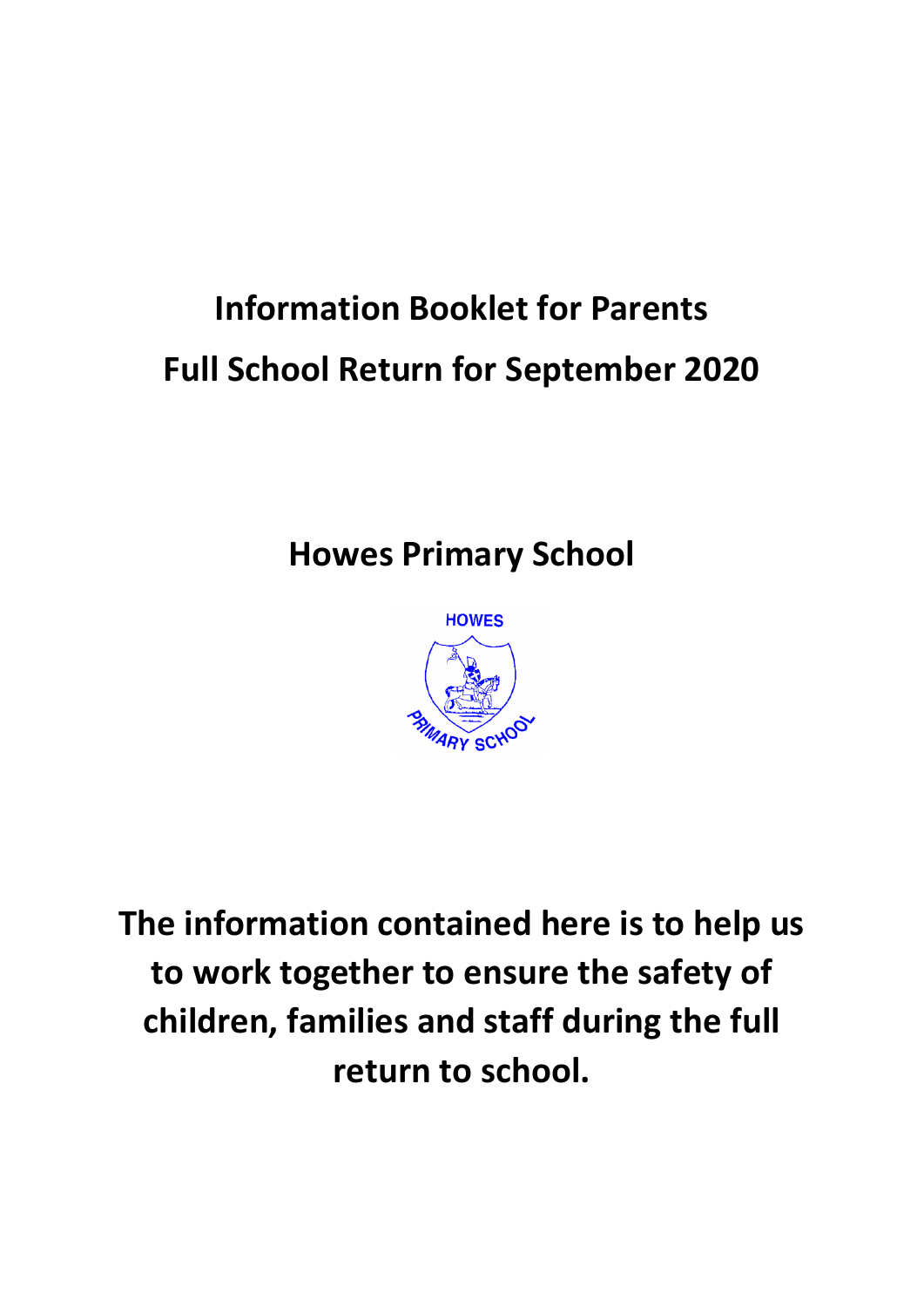**All of the below will be under constant review but, it is anticipated, will initially be in place until October half term In line with Government expectation we will be open for all of our children from Tuesday 1st September 2020.**

# **Attendance**

- All children will be expected to attend full time. (Our Nursery and Reception children will complete a short staggered start in the first few weeks while they settle in.)
- School attendance will be mandatory so the usual rules on school attendance will apply.
- The Government are reintroducing penalty fines for non-attendance from September 2020.

# **Absence from school**

- If your child is not in school, please ensure that you contact us on the main school phone number 02476411711.
- If we do not receive a message from you then we will call you to find out where your child(ren) is/are.

# **Contact details**

- It is vital that you ensure that if any contact details have changed that you provide these on the first day that your child returns.
- Staff will use the school phone number 02476411711. Please ensure that you answer these calls as it could be an emergency.

#### **Suspected case of COVID-19**

- Your child must be fit and well to attend school. If you suspect that they have symptoms of COVID-**19, they must not attend school. If you suspect that they have COVID-19 symptoms, you must inform us straight away.**
- If it is reported to us that a child or member of staff is not able to attend school as they have symptoms of COVID-19 we will expect all members of the family to self-isolate for 7 days (14 if any other member of the family shows symptoms) and be tested.
- Unless children and staff working in close proximity with the child with a suspected case show their own symptoms they will not need to self-isolate or be tested.
- If a child or member of staff within a group has suspected symptoms of COVID-19 then they will be removed from the classroom that they are working in immediately. Parents of the child will be contacted, please ensure we have the right details for you. The member of staff will be asked to go home.
- The child/member of staff will not be able to return to school until this has been discussed with Miss Cooke or Mrs Bollands.

# **Handwashing**

- Throughout the day the children will be asked to wash their hands on a regular basis. Staff will also do this to act as good role models and to protect themselves.
- To support your child learn good hand washing habits at home you can go to: <https://www.youtube.com/watch?v=aGJNspLRdrc>
- Hand sanitiser will be available throughout the school. (If your child brings their own hand sanitiser to school this must be clearly named. Staff are not responsible for reminding your child to use their own hand sanitiser, they are responsible for ensuring that the children wash their hands regularly.)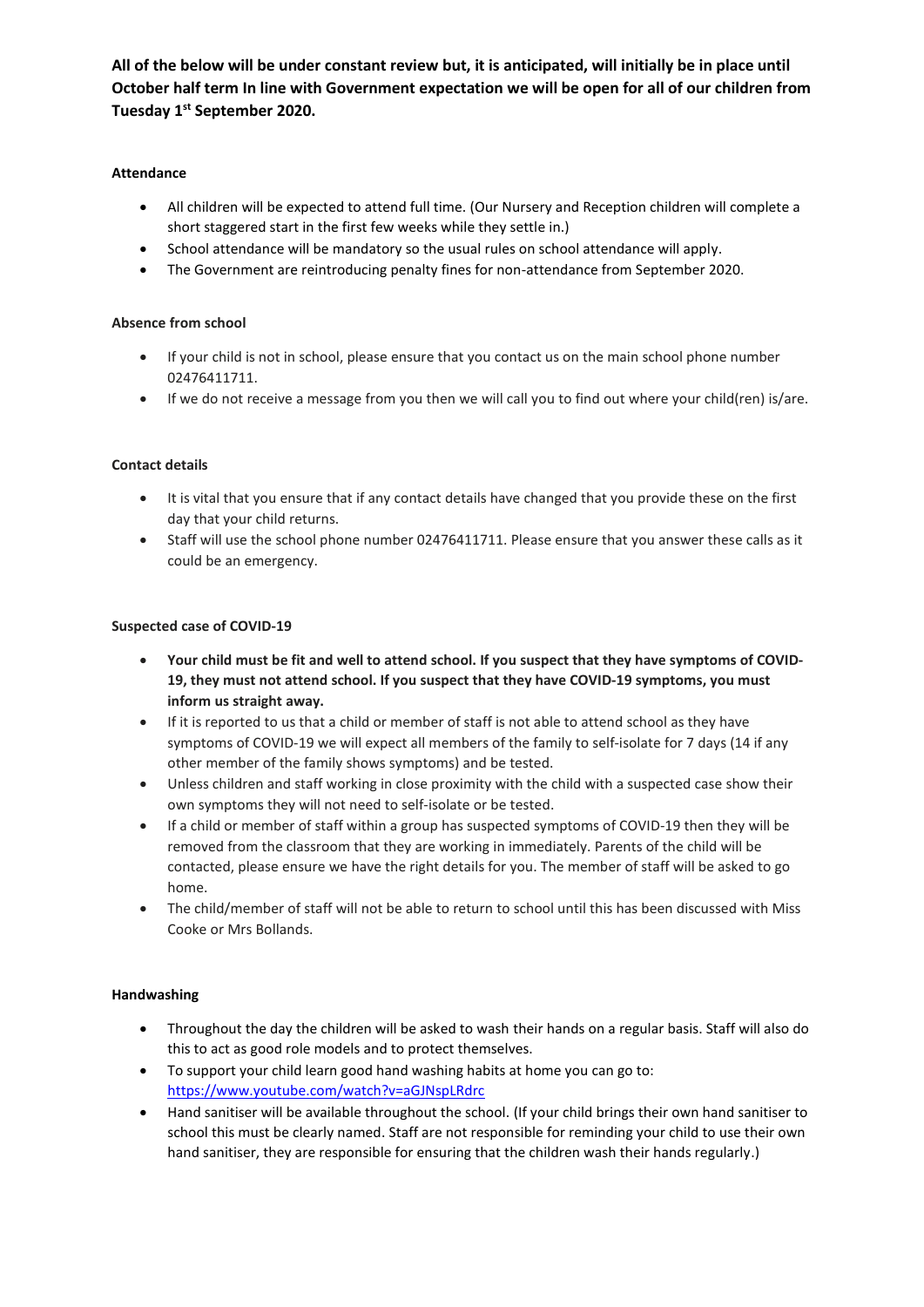#### **Catch it, Bin it, Kill it**

- We will continue with our current practice of catch it, bin it, kill it.
- Lidded bins are available in all classrooms.

#### **Social distancing**

- The classrooms will be rearranged to ensure that we minimise face to face contact.
- Markings have been placed on the pathways and playground allow you to wait safely.
- To help to reduce the number of families on the school site at any given time we will have two start and finish time to the day:
	- o Group 1 start at 8:45 and finish at 3pm (The gates will be open at 8:40am and closed at 8:50am. They will open again at 2:55pm and closed at 3:05pm)
	- o Group 2 start at 9am and finish at 3:15pm (The gates will be open at 8:55am and closed at 9:05am. They will open again at 3:10pm and closed at 3:20pm)
- The information about which group your family is in is in the attached letter. Families must stick to these times for the safety of all families and staff.
- Please take your children to their classes and then leave the site as soon as possible. Parents will not be able to stand in groups and chat at the beginning and end of the day.
- The classes across the school will remain separate and will have staggered playtimes and lunchtimes to minimise the risk of the spread of infection.
- Younger children are unlikely to be able to maintain social distancing and it is acceptable for them not to distance within their class.
- We will not be having any large gatherings such as assemblies.

#### **Entering and exiting school**

- We ask that only one parent comes with the children. In order to minimise the risk of any infection spreading, parents will not be permitted inside the school building. If your child is upset when they are due to enter the school, staff will work with you to do their best to get your child inside the building. The safety of staff is also essential at this time.
- Both the main gate and the side gate will be open.
	- o Group 1 start at 8:45 and finish at 3pm (The gates will be open at 8:40am and closed at 8:50am. They will open again at 2:55pm and closed at 3:05pm)
	- o Group 2 start at 9am and finish at 3:15pm (The gates will be open at 8:55am and closed at 9:05am. They will open again at 3:10pm and closed at 3:20pm)
- When entering via the main school gate please use the path way onto the playground. If you are leaving via the main gate, you will need to go through the Early Years playground so as to avoid crossing over with families on the narrow pathway near the bike shed.
- If you are entering and exiting via the side gate please be mindful of other families using this to enter and exit the site and allow space for social distancing.
- Please do not drive up Palermo Avenue or pull up on any of the markings outside of school. This puts children's lives at risk.
- No cars are allowed into the carpark unless the driver holds a blue badge.
- Taxis will enter the carpark to drop children off for the HIU. Parents should not use this as an opportunity to follow them into the carpark as this could cause injury to families.

#### **Face coverings**

Face coverings, if worn, must be disposed of or placed in a sealed plastic bag on arrival.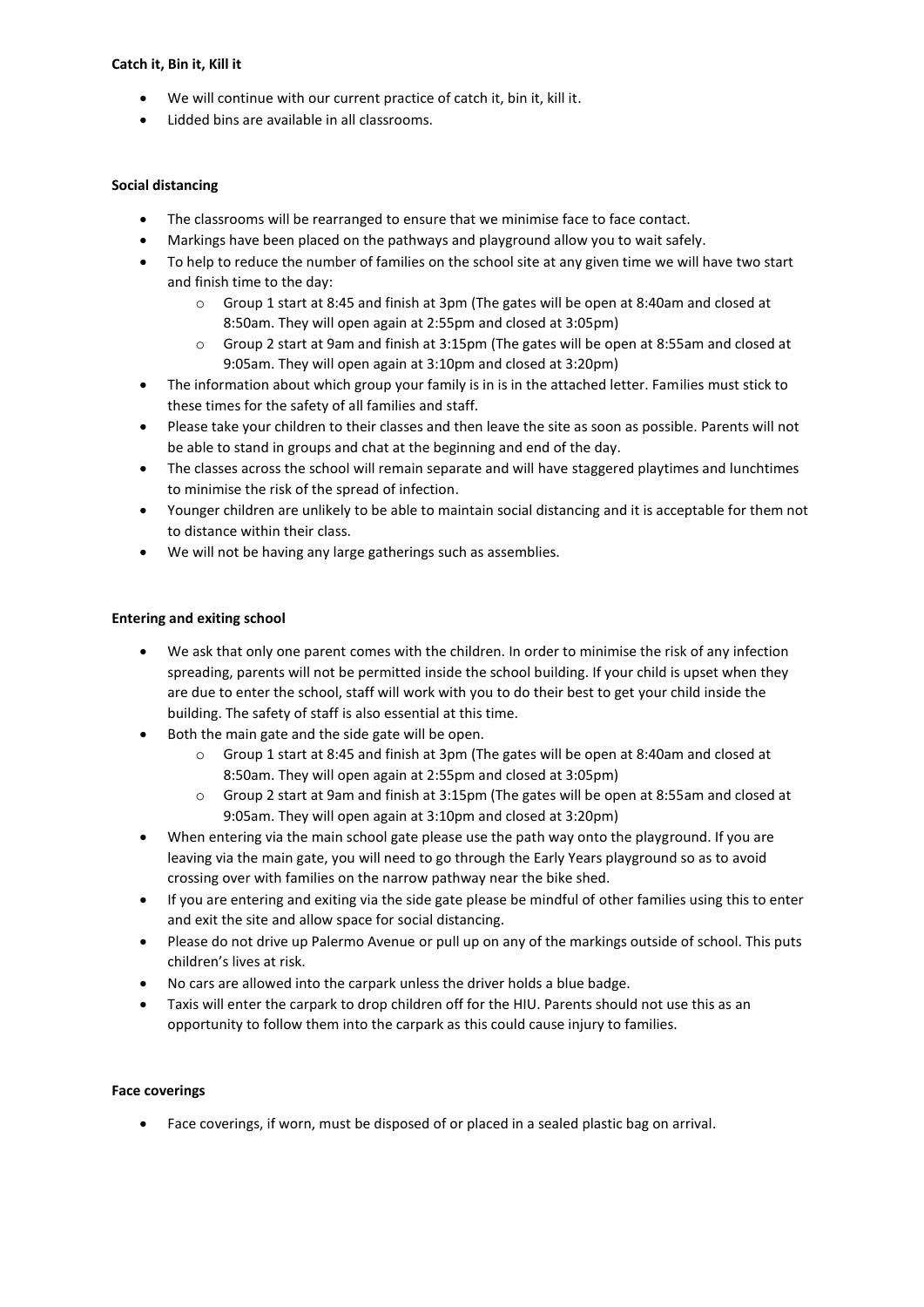#### **Use of toilets**

 The children will have access to toilets throughout the day, however in order to reduce the number of children using the toilets at any time we will be reducing the number of cubicles available in each of the toilet areas at any given time.

# **Uniform/PE Kit**

- Please ensure that your child wears their uniform to school in accordance with our policy.
- The children's clothing does not need to be cleaned any more than usual.
- The children must have a named PE kit with them. PE kits should be brought to school on a Monday and taken home on a Friday for washing.

#### **Items from home**

- All children in Nursery and Reception will need a change of clothes to keep on their pegs.
- We will not be using the cloakrooms for children from Year 1 to Year 6 so a bare minimum of equipment should be brought into school.
- A lunch box and water bottles are permissible.
- Large school bags are not needed. The children will need to use a book bag or a small bag to take their book and Home School Journal to and from school.
- Coats etc. will need to go on the back of the children's chairs.
- All other equipment to be provided in school.
- Please do not send in any pencil cases etc from home as these will not be used.

#### **Equipment**

- We will ensure that the children are given their own basic equipment to use which will not be shared by anyone else.
- Classroom resources will be used in accordance with the DfE guidance and cleaned appropriately.
- Where iPads are used to support learning, they will be cleaned regularly.
- The site staff will ensure that rooms are cleaned on a daily basis to help to stop the spread of infection.

#### **First Aid and intimate care needs**

- Staff will use PPE to administer first aid at school.
- We understand that if a child has cut their knee we will have to reduce the suggested 2m distancing rule, however we would hope that parents support us in our duty of care to the children.
- Early Years parents will have any first aid reported by phone or email. Parents will be asked to email the school to confirm that they have been informed.
- Where a member of staff needs to support a child with intimate care needs, PPE will be worn to protect the member of staff.

#### **Medication**

- If your child has any medication in school, such as inhalers, epipens etc these must be sent in with the children on the first day that they return.
- You must ensure that the medication is in date and that you have completed a form so that staff can administer the medication if needed. Forms are available for the main office. If the form is not completed we cannot administer any medication.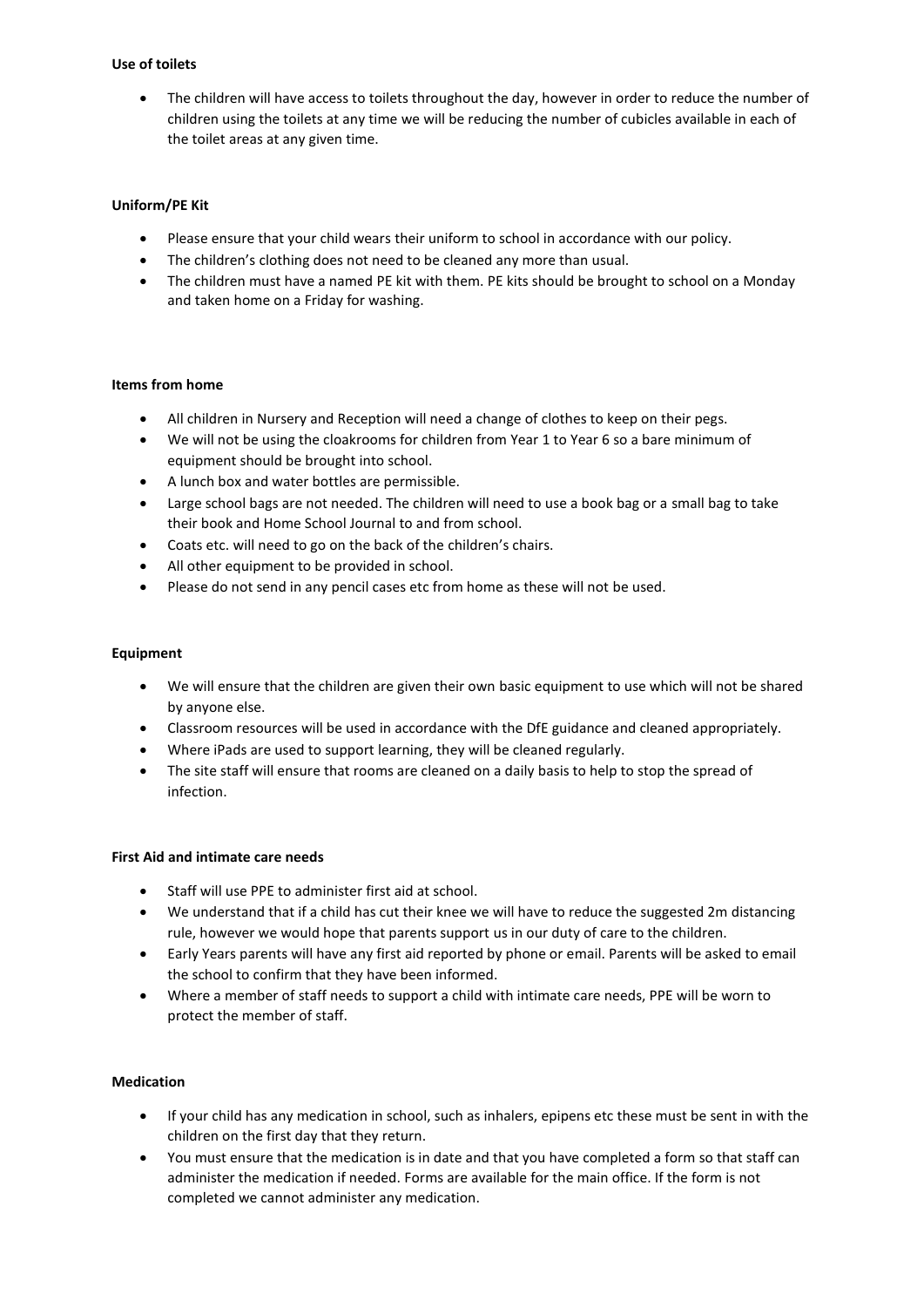#### **Staffing**

- Adults will still adhere to the 'best endeavour' principle of social distancing where possible and appropriate.
- All teachers and other staff can operate across different classes and year groups should this be necessary but we will employ our 'best endeavour principles' to avoid any need for this.
- Staff and children from the Hearing Impaired Unit (HIU) will join their year groups in class for the afternoons and possibly for some of the morning lessons.
- If for any reason we do not have sufficient staff available to work in school, we will contact our regular supply agencies.

# **Behaviour in school**

- We will expect all children and staff to follow our Positive Behaviour Policy.
- We will also remind the children regularly about the expectations of social distancing and keeping everyone safe.

# **Curriculum**

- We will provide support for resilience, mental health and wellbeing including anxiety, bereavement for all children and staff.
- Our curriculum will remain broad and ambitious: all pupils will continue to be taught a wide range of subjects.
- We will assess all children as they start back to school and use this to help to plan to support the children.
- Sports coaching will continue with Mr Mhlanga during lesson times and outdoor sports will be prioritised where possible. No contact sports or games will be allowed.

#### **Additional Support**

 Some pupils with SEND may need some specific help to adapt to these changes to routine. If you feel that this will be the case for your child (ren) please contact the school on [Howes@howes.coventry.sch.uk](mailto:Howes@howes.coventry.sch.uk) so that we can pass your concerns onto Mrs Mair and the class teachers and they will be able to support your child (ren) in September.

#### **Reminders in school and at home**

- Staff will be regularly reminding the children of the necessary measures in place to keep them safe.
- Posters will be displayed around school to support the children and staff in staying safe.
- Please support us by reminding the children about what they need to do to remain safe and to ensure the safety of others around them.

#### **Playtime**

- The classes across the school will remain separate and will have staggered playtimes and lunchtimes to minimise the risk of the spread of infection.
- The school fruit scheme will begin in September and children in Nursery, Reception, Year 1 and Year 2 will be able to access fruit each day.
- Children in KS2 can bring their own snack with them to eat at play time. All snacks must be nut free.
- Snacks will be supervised by adults.
- All children will wash their hands before and after eating.